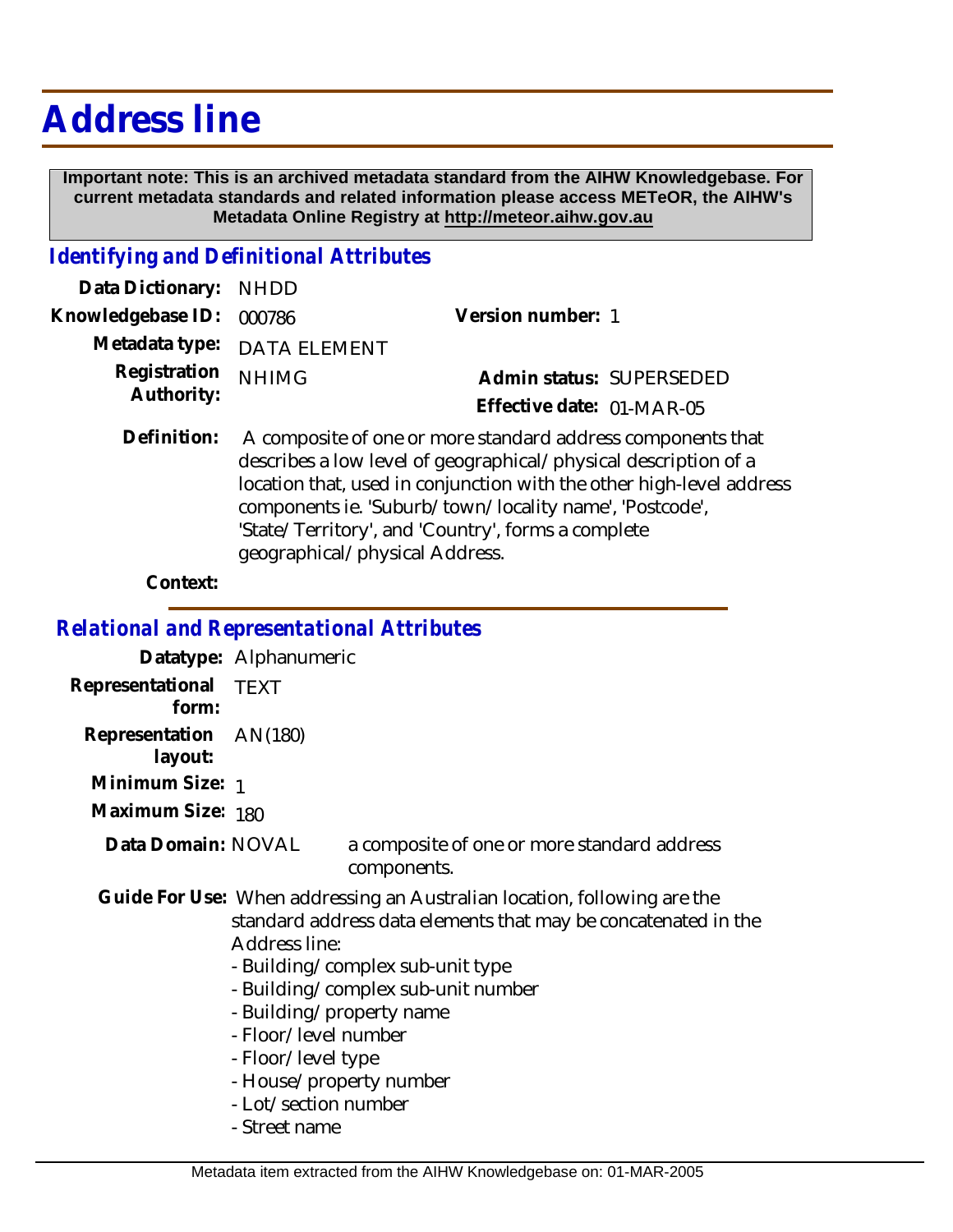- Street type code

- Street suffix code

One complete identification/description of a location/site of an address can comprise one or more than one instance of address line.

Instances of address lines are commonly identified in electronic information systems as Address-line 1, Address-line 2, etc.

The format of data collection is less important than consistent use of conventions in the recording of address data. Hence, address may be collected in an unstructured manner but should ideally be stored in a structured format.

Where Address line is collected as a stand-alone item, software may be used to parse the Address line details to separate the subcomponents.

Multiple Address lines may be recorded as required.

Collection Methods: The following concatenation rules should be observed when collecting address lines addressing an Australian location.

- Building/complex sub-unit type is to be collected in conjunction with Building/complex sub-unit number and vice versa.

- Floor/level type is to be collected in conjunction with Floor/level number and vice versa.

- Street name is to be used in conjunction with Street type code and Street suffix code.

- Street type code is to be used in conjunction with Street name and Street suffix code.

- Street suffix code is to be used in conjunction with Street name and Street type code.

- House/property number is to be used in conjunction with Street name.

Related metadata: relates to the data element Postcode - Australian version 3

relates to the data element Australian State/Territory identifier version 4

relates to the data element Suburb/ town/ locality name version 2 relates to the data element concept Address version 2

relates to the data element Building/complex sub-unit number version 1

relates to the data element Building/complex sub-unit type abbreviation version 1

relates to the data element Building/property name version 1 relates to the data element Floor/level number version 1 relates to the data element Floor/level type version 1 relates to the data element House/property number version 1 relates to the data element Lot/section number version 1 relates to the data element Street name version 1